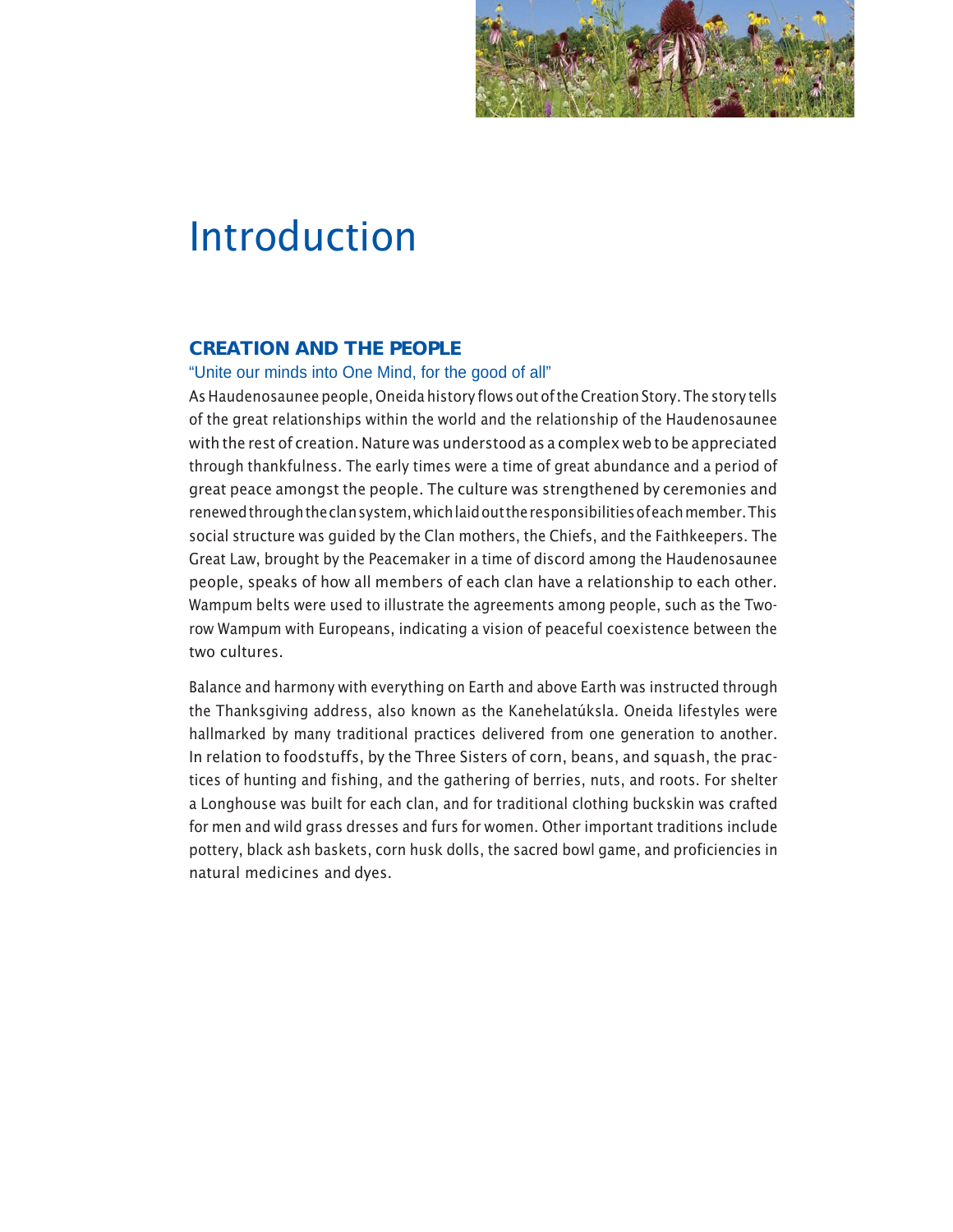In another time of struggle and conflict, the Good Message, known as Kaliwihyo, was brought to the people by Handsome Lake. This message reaffirms the three principles of the Great Law: good-mindedness, peacefulness, and strength among the people.



This unity of purpose is also reflected in the principle of One Dish—One Spoon, which states the land, water, air, plants, and animal life are for the collective benefit of the people, as long as they are treated with mindfulness. As stated in the Opening Prayer, 2 the people and all the elements of mother earth can be strong together through mutual care and stewardship; "Let's put our minds together. So be it in our minds." Through the humility, honor, and respect of the Thanksgiving address, people may take resources for sustenance, while providing sustainable stewardship for the seven generations that surround them.

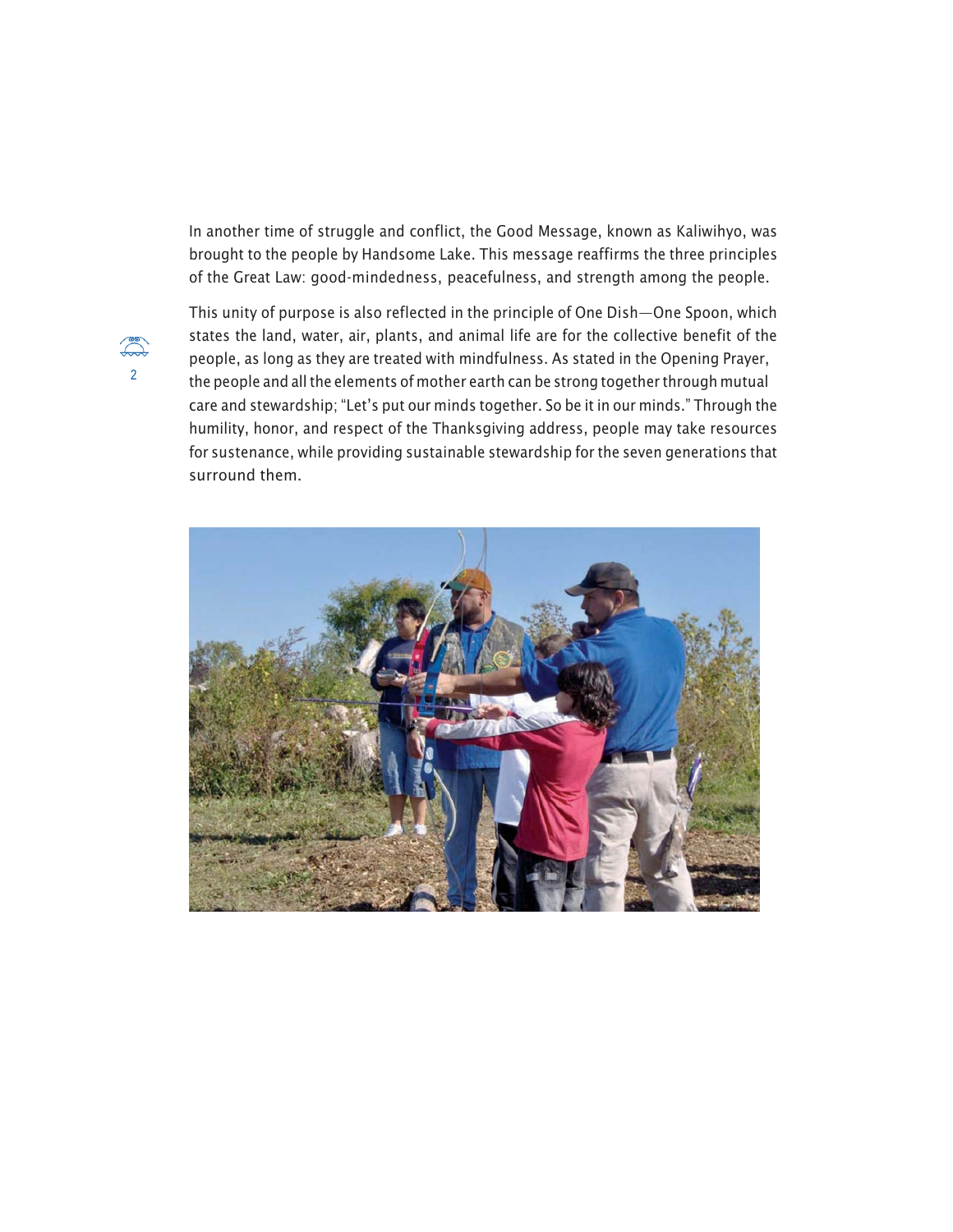Ceremony Chart



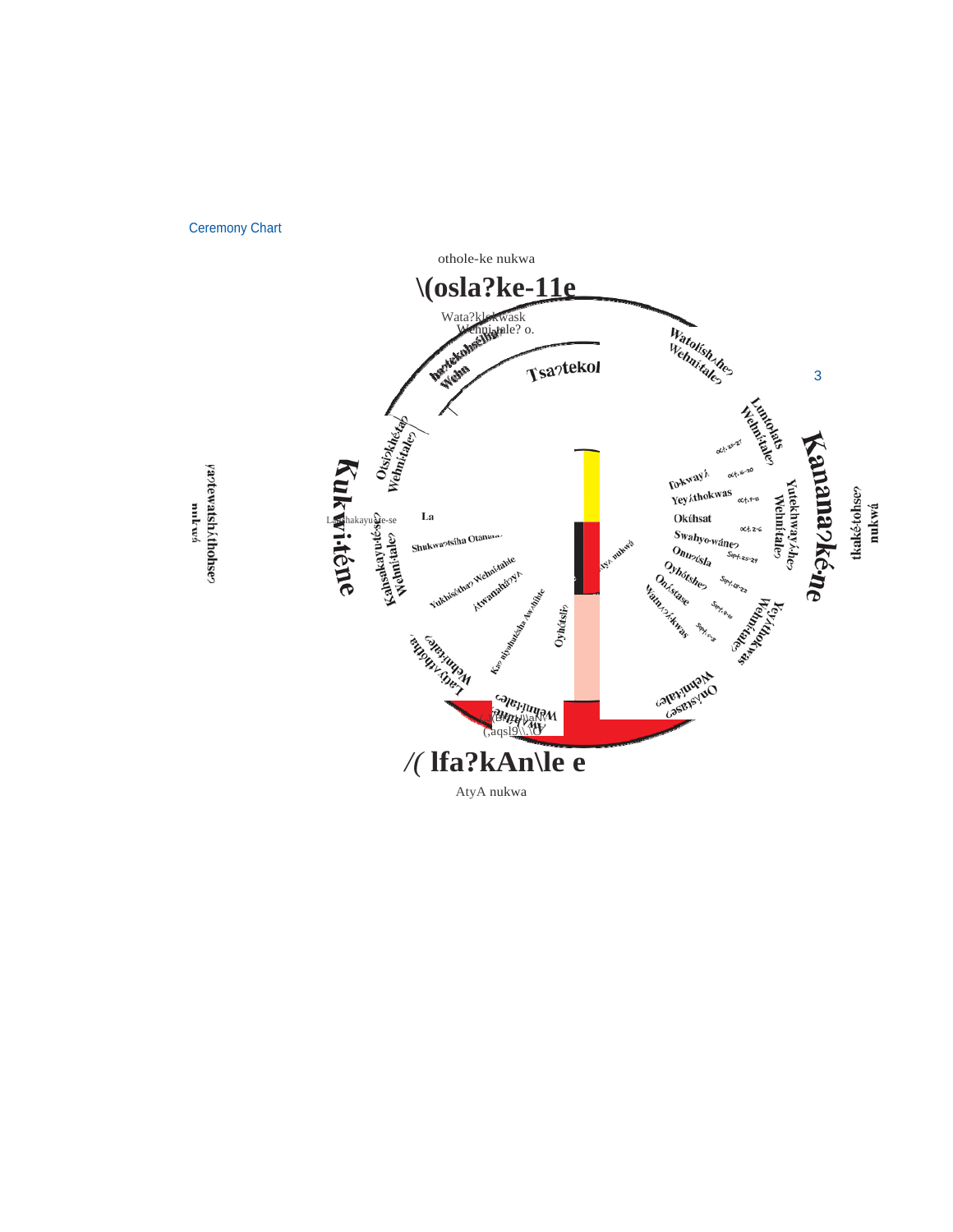### **WISCONSIN ORIGINS AND HISTORY**

In 1821, Oneida people journeyed here from the territory known as New York. The presence of white pines in the area was reminiscent of their attractive homelands. In the following years, more Oneida migrated to this rich and fertile region to create a new homeland. For more than 173 years Oneida people have made this place home. The  $\widetilde{\Huge{\sim}}$  Oneida Reservation was established pursuant to a treaty which was ratified by Congress, 4 and on February 3, 1838 the Oneida Reservation was established.

> The roughly 8 x 12 miles Oneida Indian Reservation lies just west of Green Bay in parts of Brown and Outagamie Counties. The Reservation was established when land traditionally held by the Menominee Tribe was offered to the Oneida Tribe after its members were encouraged to abandon their traditional homeland in New York State. The Reservation size of 65,430 acres is based on approximately 100 acres per each of the 654 Oneida Tribal members originally accounted for. In 1887, the Dawes Act provided for Tribal (communally owned) lands to be "allotted." Each Oneida family living on the Reservation at that time was provided a plot of land. In 1906, these allotted lands came under tax laws. In 1910, the Oneida Land Company (a private entrepreneur) bought much of the Reservation's land and opened it up for purchase and development by the non-tribal community. Many Oneida Tribal members sold their allotted lands within a few years. By 1929, the Oneidas of Wisconsin were 99% landless. There were a little over 200 hundred acres left in Trust after 1917. The Indian Reorganization Act of 1934, Section 17, provided for the repurchase of lands for Indians. A little over 1,000 acres was purchased on the Oneida Reservation under this provision in 1936–37. Most of the repurchased land was submarginal and not very suitable for farming, which was the intent for its use. The Oneida Tribe purchased the Summers tract of 27 acres and the Doxtator allotments of 36 and 20 acres across from the Austin Straubel Airport about 1968–69 as part of the 15% set-aside from the \$1.1 million Docket 75 settlement. These purchases initiated the turn around for the Oneida Nation in acquiring back the Reservation.

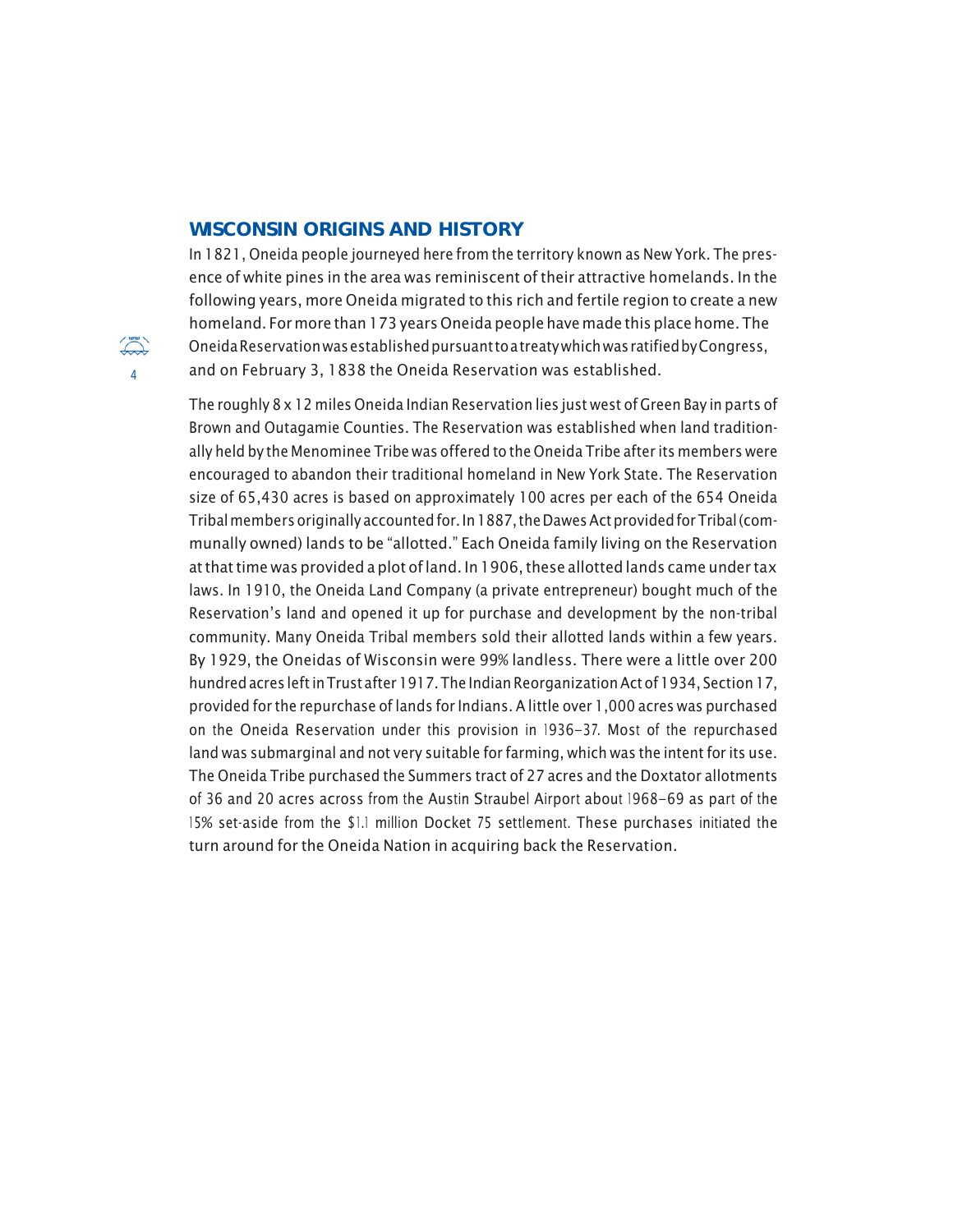

The Oneida Tribe has made buying back Reservation lands one of its major priorities. Goals include buying back the remaining lands within the Tribal boundaries, managing human impacts, improving and expanding the natural environment by reducing pollution and restoring impacted lands. The Oneida Tribe now owns over 23,000 acres. Lands that the Tribe is buying back have been largely developed for agriculture. Wetlands were ditched and drained and forests had been logged. Remaining forests and undeveloped lands were too wet to farm and draining them had been unsuccessful or impractical. Portions of the eastern side of the Reservation are part of Austin Straubel Airport and the west side of Green Bay.



Over the past 10 years over 300 acres of wetlands have been restored, 30 miles of stream buffers have been established, 4,000 feet of ditched stream channels have been restored, and over 500 acres of new forest have been created. Game and fur species management incorporates field staff reports, community member direction, and kill monitoring for season setting. Managing Reservation lands as a large parcel provides the ability to maintain blocks of many habitat types. Land management requires a Tribal community buy-in. A new era of Oneida Nation natural resource management has begun.

## **PUBLIC INVOLVEMENT**

#### Events and Outreach

One priority of the Live Sustain Grow plan has been to raise community member awareness of the project and solicit community input on resource management decisions. To realize this goal, an interdepartmental outreach team was created for creative collaboration from 2009–2011. The main avenues of communication occurred through participation at community events, the Kaliwisaks (Tribal newspaper), and direct mailing of project brochures. Community events where the Live Sustain Grow outreach team provided education included: Live Sustain Grow community meeting, GTC meetings, Youth and Elder Fishing Days, Oneida Farmer's Market, Oneida Fall Fest, Division of Land Management open house, and Ridgeview Plaza open house.